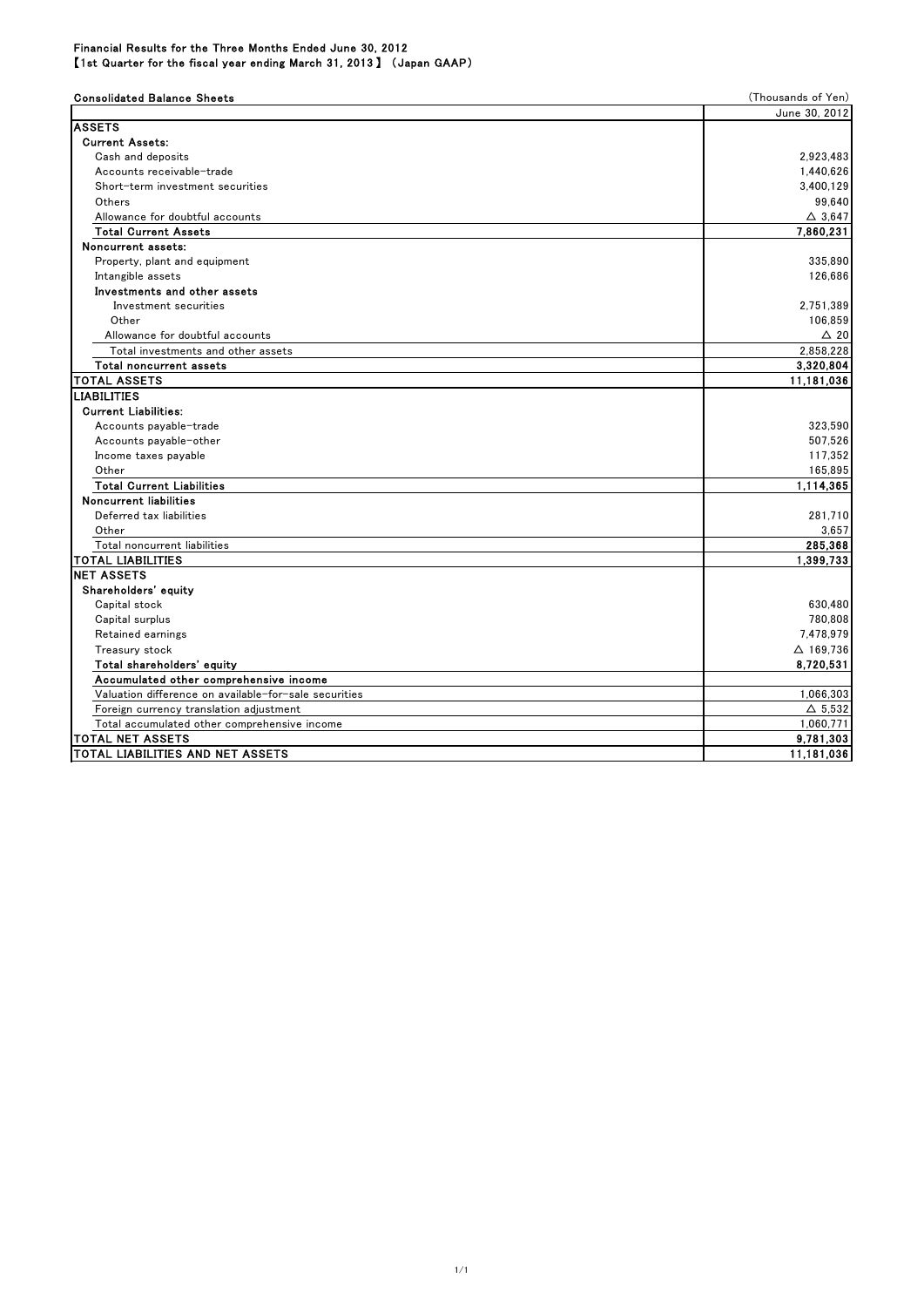| Consolidated Statements of Income and Consolidated Statements of Comprehensive Income | (Thousands of Yen) |
|---------------------------------------------------------------------------------------|--------------------|
|                                                                                       | Three months ended |
|                                                                                       | June 30, 2012      |
|                                                                                       |                    |
| <b>INet sales</b>                                                                     | 1,770,664          |
| Cost of sales                                                                         | 915,527            |
| Gross profit                                                                          | 855,137            |
| Selling, general and administrative expenses                                          | 520,332            |
| Operating income                                                                      | 334,804            |
| Non-operating income                                                                  |                    |
| Interest income                                                                       | 2.309              |
| Dividends income                                                                      | 1.000              |
| Other                                                                                 | 688                |
| Total non-operating income                                                            | 3.997              |
| Ordinary income                                                                       | 338,802            |
| Income before income taxes and minority interests                                     | 338,802            |
| Income taxes                                                                          | 135,734            |
| Income before minority interests                                                      | 203.068            |
| Net income                                                                            | 203,068            |